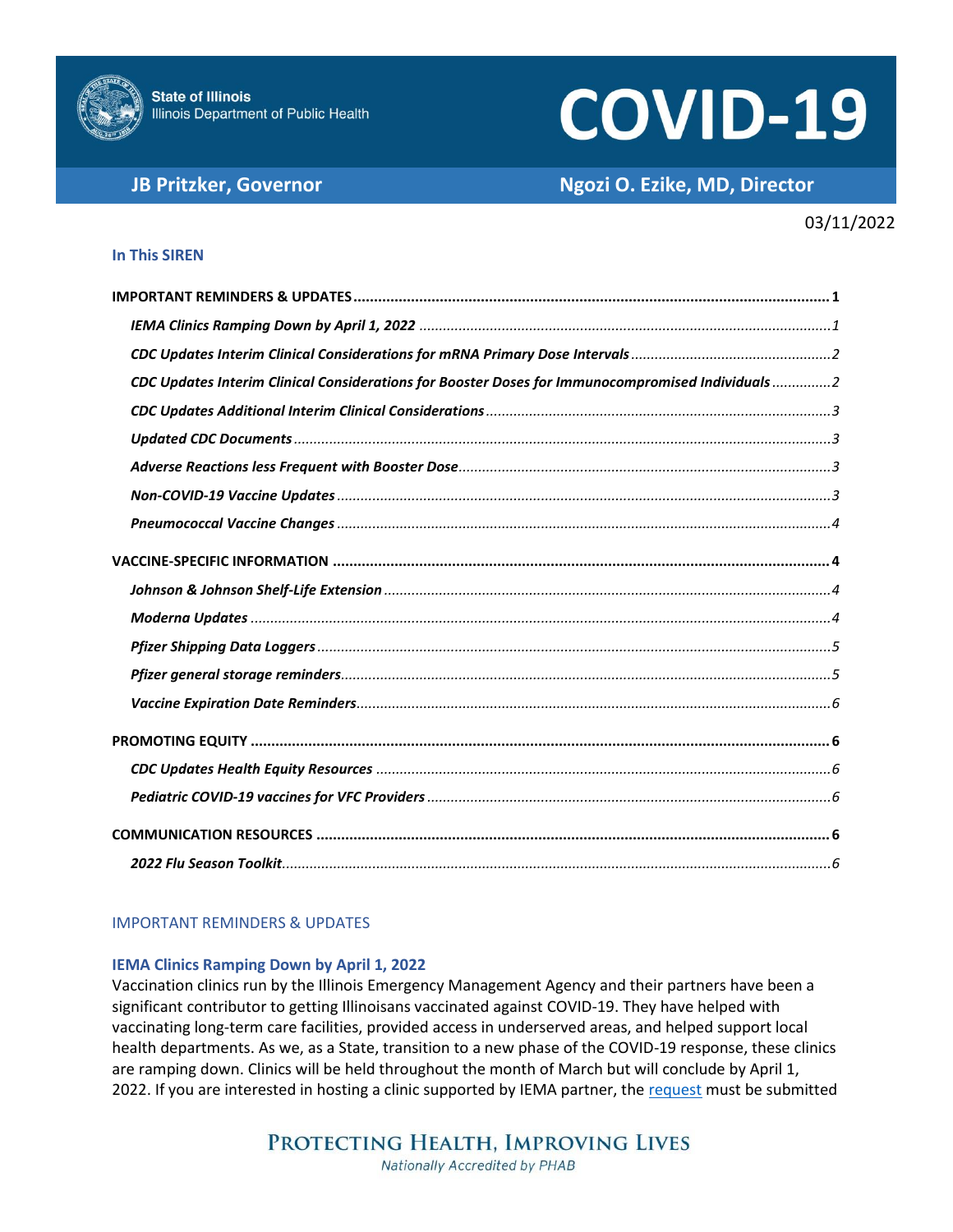by March 21, 2022. After this date, please work with the IDPH Immunizations section or your local health department for any technical assistance needs.

# <span id="page-1-0"></span>**CDC Updates Interim Clinical Considerations for mRNA Primary Dose Intervals**

The CDC has updated its recommendations for the interval between the first and second dose of primary series mRNA vaccines.

- For certain individuals between the ages of 12 and 39 years of age an extension of the interval between first and second doses to eight weeks may be appropriate t[o increase immune](https://www.cdc.gov/vaccines/acip/meetings/downloads/slides-2022-02-04/11-COVID-Moulia-508.pdf)  [response](https://www.cdc.gov/vaccines/acip/meetings/downloads/slides-2022-02-04/11-COVID-Moulia-508.pdf) and decrease adverse reactions.
- Individuals who are immunocompromised or over the age of 65 should continue to follow the original three or four-week primary series interval for mRNA vaccines.
- Read the updated guidance [here.](https://www.cdc.gov/vaccines/covid-19/clinical-considerations/covid-19-vaccines-us.html?CDC_AA_refVal=https%3A%2F%2Fwww.cdc.gov%2Fvaccines%2Fcovid-19%2Finfo-by-product%2Fclinical-considerations.html)

| <b>Primary series</b><br>vaccine<br>manufacturer | Age group       | Number of doses | Number of | <b>Interval between</b><br>in primary series booster doses   1 <sup>st</sup> and 2 <sup>nd</sup> dose * | <b>Interval between</b><br>primary series<br>and booster dose |
|--------------------------------------------------|-----------------|-----------------|-----------|---------------------------------------------------------------------------------------------------------|---------------------------------------------------------------|
| <b>Pfizer-BioNTech</b>                           | $5-11$ years    | 2               | <b>NA</b> | 3 weeks                                                                                                 | N/A                                                           |
| Pfizer-BioNTech                                  | $\geq$ 12 years | 2               | 1         | 3-8 weeks**                                                                                             | $\ge$ 5 months                                                |
| Moderna                                          | $\geq$ 18 years | 2               | 1         | 4-8 weeks**                                                                                             | $\ge$ 5 months                                                |
| Janssen                                          | $\geq$ 18 years |                 |           | NА                                                                                                      | $\geq$ 2 months                                               |

# TABLE 2. COVID-19 vaccination schedule for the primary series in the general population\*

\*For the vaccination schedule for people who are moderately or severely immunocompromised, see Table 3. \*\* An 8-week interval may be optimal for people ages 12 years through 64 years, and especially for males ages 12 through 39 years, who are not moderately or severely immunocompromised. A shorter interval (3 weeks for Pfizer-BioNTech; 4 weeks for Moderna) between the first and second dose remains the recommended interval for: people who are moderately or severely immunocompromised; adults ages 65 years and older; and others who need early protection due to increased concern about community transmission or risk of severe disease.

<span id="page-1-1"></span>**CDC Updates Interim Clinical Considerations for Booster Doses for Immunocompromised Individuals**  The CDC has updated their interim [clinical considerations](https://www.cdc.gov/vaccines/covid-19/clinical-considerations/covid-19-vaccines-us.html?CDC_AA_refVal=https%3A%2F%2Fwww.cdc.gov%2Fvaccines%2Fcovid-19%2Finfo-by-product%2Fclinical-considerations.html#vaccination-people-immunocompromised) to clarify vaccine schedules for immunocompromised individuals.

- CDC provided clarified guidance that a 3-dose primary mRNA COVID-19 vaccine series is recommended for people ages **5 years and older** who are moderately or severely immunocompromised, followed by a booster dose in those ages 12 years and older.
- View the recommendations for moderately to severely immunocompromised childre[n here.](https://www.cdc.gov/vaccines/covid-19/clinical-considerations/covid-19-vaccines-us.html#considerations-covid19-vax-immunocopromised)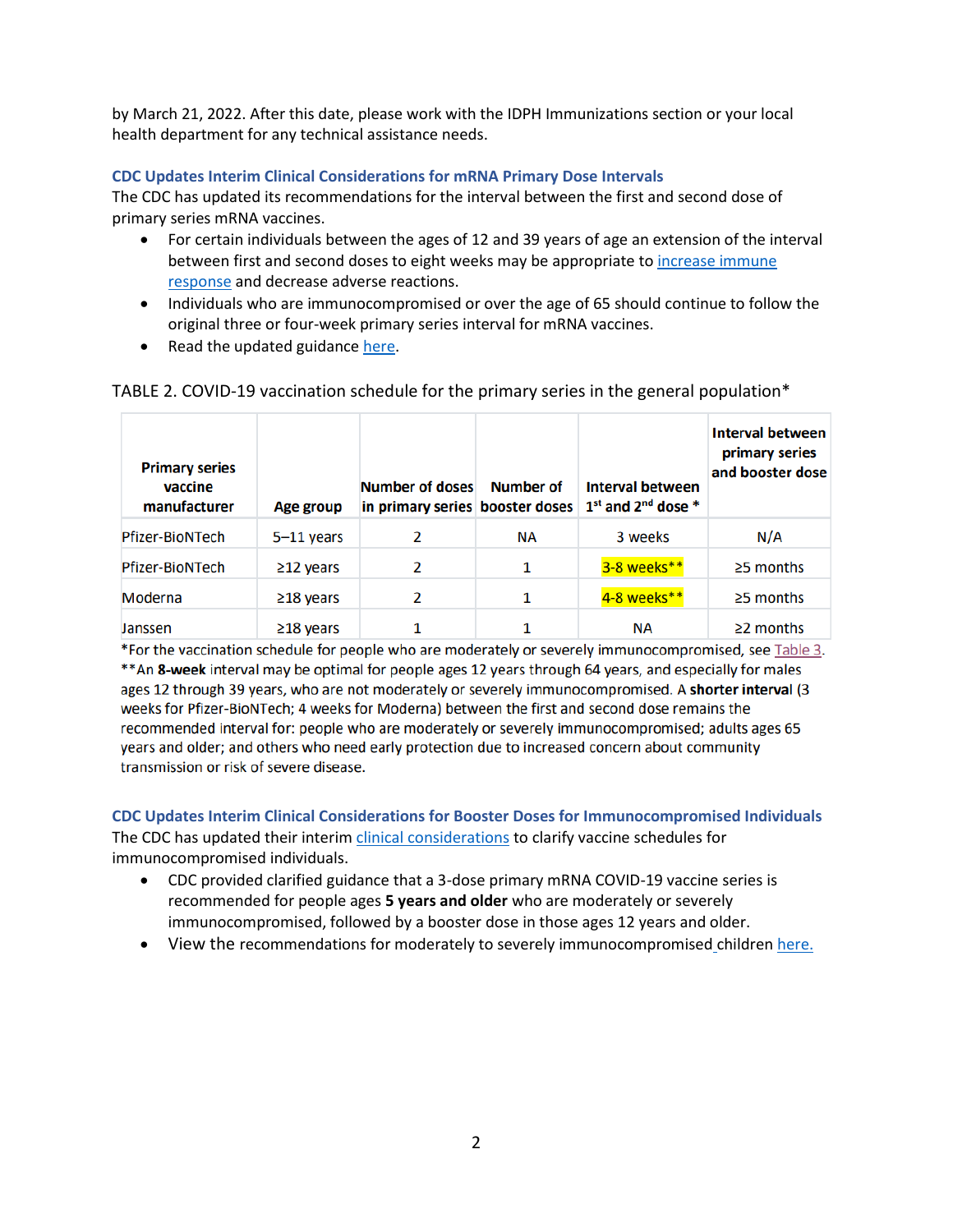Table 3: COVID-19 vaccination schedule for people with moderate or severe immunocompromise\*

| Primary<br>vaccination     | Age<br>group       | <b>Number of</b><br>primary vaccine<br>doses | Number of<br>booster doses | <b>Interval between</b><br>1st and 2nd dose | Interval between<br>2nd and 3rd dose | Interval between<br>3rd and 4th dose |
|----------------------------|--------------------|----------------------------------------------|----------------------------|---------------------------------------------|--------------------------------------|--------------------------------------|
| Pfizer-<br><b>BioNTech</b> | $5 - 11$<br>years  | 3                                            | <b>NA</b>                  | 3 weeks                                     | $\geq$ 4 weeks                       | N/A                                  |
| Pfizer-<br><b>BioNTech</b> | >12<br>years       | 3                                            | 4                          | 3 weeks                                     | >4 weeks                             | $>3$ months                          |
| Moderna                    | $\geq$ 18<br>years | 3                                            | 1                          | 4 weeks                                     | $\geq$ 4 weeks                       | $\geq$ 3 months                      |
| Janssen                    | $\geq 18$<br>years | 1 Janssen,<br>followed by 1<br><b>mRNA</b>   | и                          | 4 weeks                                     | $\geq$ 2 months                      | N/A                                  |

# <span id="page-2-0"></span>**CDC Updates Additional Interim Clinical Considerations**

The CDC has updated their interim [clinical considerations](https://www.cdc.gov/vaccines/covid-19/clinical-considerations/covid-19-vaccines-us.html?ACSTrackingID=USCDC_2120-DM75652&ACSTrackingLabel=Updated%20Guidance%3A%20Interim%20Clinical%20Considerations%20for%20Use%20of%20COVID-19%20Vaccines&deliveryName=USCDC_2120-DM75652) to include:

- Simplified recommendations for vaccination after receipt of passive COVID-19 antibody products, eliminating all vaccination deferral periods after receipt of these antibody products.
- Updated booster guidance for those who have been vaccinated outside the United States.
- Updated contraindication and precaution section to include history of myocarditis or pericarditis after an mRNA COVID-19 vaccine as a precaution.

# <span id="page-2-1"></span>**Updated CDC Documents**

- CDC has updated its PDF version of the Interim COVID-19 Immunization Schedule for Ages 5 years and older. Find the reference [here.](https://www.cdc.gov/vaccines/covid-19/downloads/COVID-19-immunization-schedule-ages-5yrs-older.pdf)
- Standing orders have also been updated and are available on the product pages [here](https://www.cdc.gov/vaccines/covid-19/info-by-product/index.html).

# <span id="page-2-2"></span>**Adverse Reactions less Frequent with Booster Dose**

The CDC has updated its information about the safety of booster doses.

- After a data review, CDC found that local and system reactions were less frequent after a homologous booster dose of an mRNA vaccine than with the second dose of the primary series.
- Read the updated information [here.](https://www.cdc.gov/mmwr/volumes/71/wr/mm7107e1.htm?s_cid=mm7107e1_x)
- Additionally, [CDC reported that](https://www.cdc.gov/mmwr/volumes/71/wr/mm7109e2.htm?s_cid=mm7109e2_x) adverse reactions, including myocarditis, in adolescents ages 12- 17 were less frequent after a booster dose than a second primary dose.

# <span id="page-2-3"></span>**Non-COVID-19 Vaccine Updates**

CDC has released its 2022 updated vaccine schedules for children and adolescents as well as adults.

- Changes include added appendices, links to partner organizations, and online and print-versions including clinical recommendations.
- Updates to vaccine-specific guidance, include:
	- $\circ$  The addition of dengue vaccines for individuals ages 9-16 with lab-confirmed previous infection and in areas where the virus is endemic.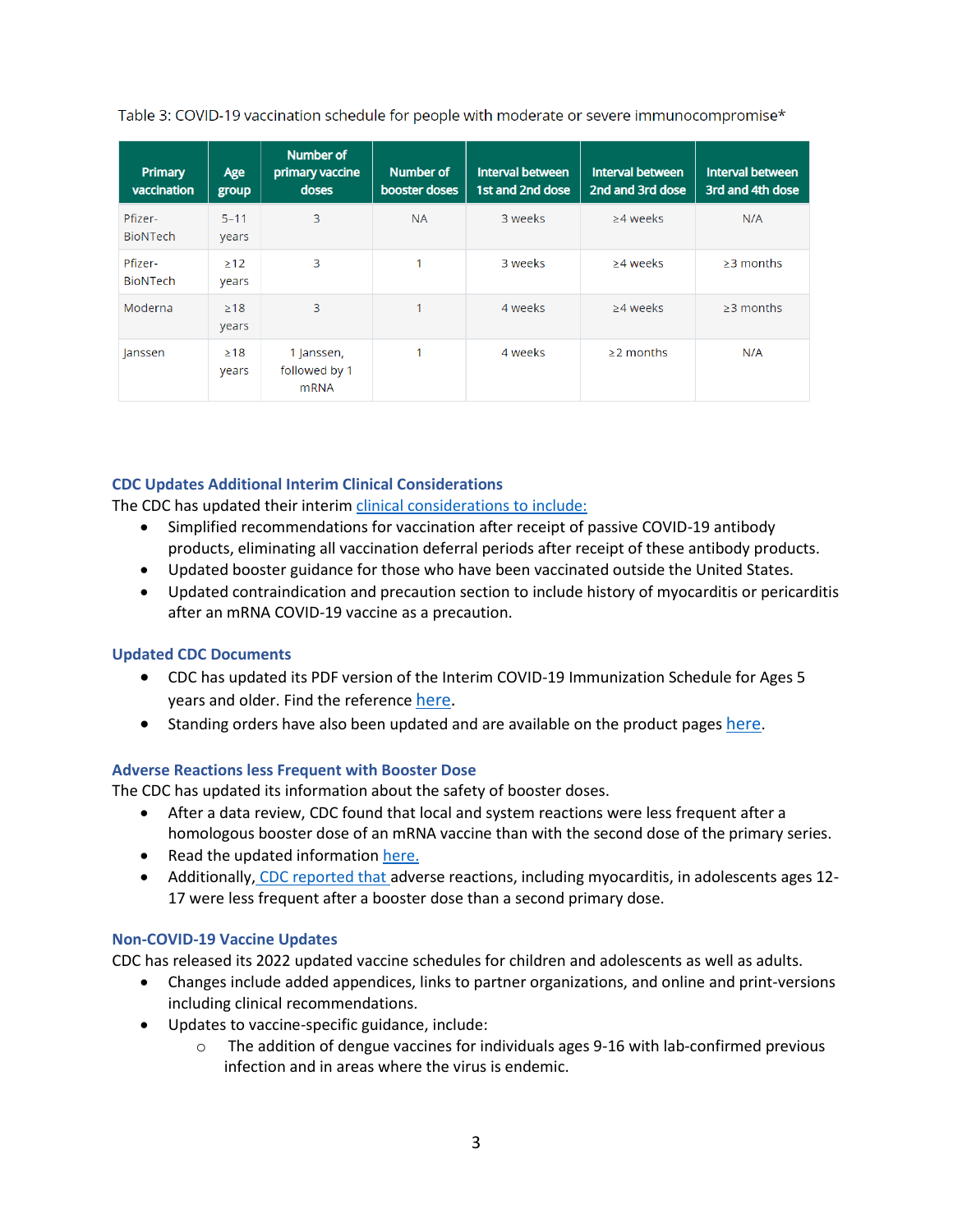- $\circ$  The recommendation of pneumococcal vaccine for adults ages 19 and older who have not previously received a pneumococcal vaccine and adults ages 19-65 with certain underlying medical conditions regardless of which condition or risk factor is present.
- o Lowering the age group for the HPV vaccine to begin at ages 9-10.

See the following charts for more information:

[Birth-18 Years Immunization Schedule | CDC](https://www.cdc.gov/vaccines/schedules/hcp/imz/child-adolescent.html) [COVID-19 Vaccine Interim COVID-19 Immunization Schedule for Ages 5 Years and Older \(cdc.gov\)](https://www.cdc.gov/vaccines/covid-19/downloads/COVID-19-immunization-schedule-ages-5yrs-older.pdf) [Adult Immunization Schedule by Vaccine and Age Group | CDC](https://www.cdc.gov/vaccines/schedules/hcp/imz/adult.html) [Recommended Child and Adolescent Immunization Schedule \(cdc.gov\)](https://www.cdc.gov/vaccines/schedules/downloads/child/0-18yrs-child-combined-schedule.pdf)

# <span id="page-3-0"></span>**Pneumococcal Vaccine Changes**

The CDC has also updated its guidance for pneumococcal vaccines for children and adults.

- CDC recommends all children under two years of age, and children ages 2-28 with certain medical conditions receive either PCV13 or PCV13 combined with PPSV23 pneumococcal vaccines.
- Dosing schedules and formulation should be determined based on an individual's age, vaccination history, and medical condition.
- Providers should use th[e Birth to 18 schedule](https://www.cdc.gov/vaccines/schedules/hcp/imz/child-adolescent.html?CDC_AA_refVal=https%3A%2F%2Fwww.cdc.gov%2Fvaccines%2Fschedules%2Fhcp%2Fchild-adolescent.html) to determine patient-specific dosing.

The adult schedule has also been updated according to age, vaccination history, and medical condition.

- CDC recommends adults ages 19-64 with certain medical conditions, and adults ages 65 and older receive PCV15, PCV20 or PPSV23 depending on the individual's age, vaccination history, and medical condition.
- Providers should use th[e Pneumococcal Vaccine Timing for Adults](https://www.cdc.gov/vaccines/vpd/pneumo/downloads/pneumo-vaccine-timing.pdf) chart to determine patientspecific dosing.

For patient-specific guidance on both the children's and adult's pneumococcal vaccine, providers should use th[e PneumoRecs VaxAdvisor Mobile App.](https://www.cdc.gov/vaccines/vpd/pneumo/hcp/pneumoapp.html)

• CDC provides a detailed breakdown of patient-specific guidance for providers. Read the guidance [here.](https://www.cdc.gov/vaccines/vpd/pneumo/hcp/who-when-to-vaccinate.html)

# <span id="page-3-1"></span>VACCINE-SPECIFIC INFORMATION

# <span id="page-3-2"></span>**Johnson & Johnson Shelf-Life Extension**

The FDA has approved a shelf-life extension for th[e Johnson & Johnson COVID-19 vaccine.](https://www.fda.gov/emergency-preparedness-and-response/coronavirus-disease-2019-covid-19/janssen-covid-19-vaccine)

- The shelf-life extension has been updated from **six months to nine months and applies to all inventory due to expire on March 7, 2022, or later.**
- Inventory dated prior to March 7 should be disposed of and reported as waste.
- The shelf-life extension applies to refrigerated vials held in accordance with manufacturer's storage conditions.
- Storage and handling information can be foun[d here.](https://www.cdc.gov/vaccines/covid-19/info-by-product/janssen/index.html)
- Providers can check expiry dates on the [Janssen COVID-19 Vaccine Expiry Checker.](https://secure-web.cisco.com/1AZMFyb5HDOEgnRqsDS37791L-qCCXHTiOGs887UZtYyOUJ1L8xW5fEZadiEIYsCmqCKd2RrRuPN9WksD-I2kCVfXeee_BvWUwlTgB5O6Ln36vBTZ-nqjsFeXQmckg2zbhoYkbttwNs25iP3uvA1vW_MQ1umHelM-UyJXe_1qtXoy_wfyglvcEweu6Aw4ehclNpxYfknrn48tN0bbme2pf7uBLtJrSMhnLd1d-bVvh-msbYdzuViGB7Tn4fXgrGJ8D6vgZCf9Dx1SPWau8Z8u9rDjHh-ZYkPPEamLbjPHOiXFQ0qy_6rglJq7KTarvet5x-lKj5b5bRhxaGG2X6UJ6g50OeJbqt_hYMStue7WGlK2i-wOyl8uVzR5IZm-hT6nBEUZrggvnMwbEqie33xyOnhCui9aw0tnM6TAojiRX0Q/https%3A%2F%2Fvaxcheck.jnj%2F)

# <span id="page-3-3"></span>**Moderna Updates**

The FDA has updated the label an[d EUA fact sheet](https://www.fda.gov/emergency-preparedness-and-response/coronavirus-disease-2019-covid-19/moderna-covid-19-vaccine) for the Moderna COVID-19 vaccine.

The box label has been updated to indicate: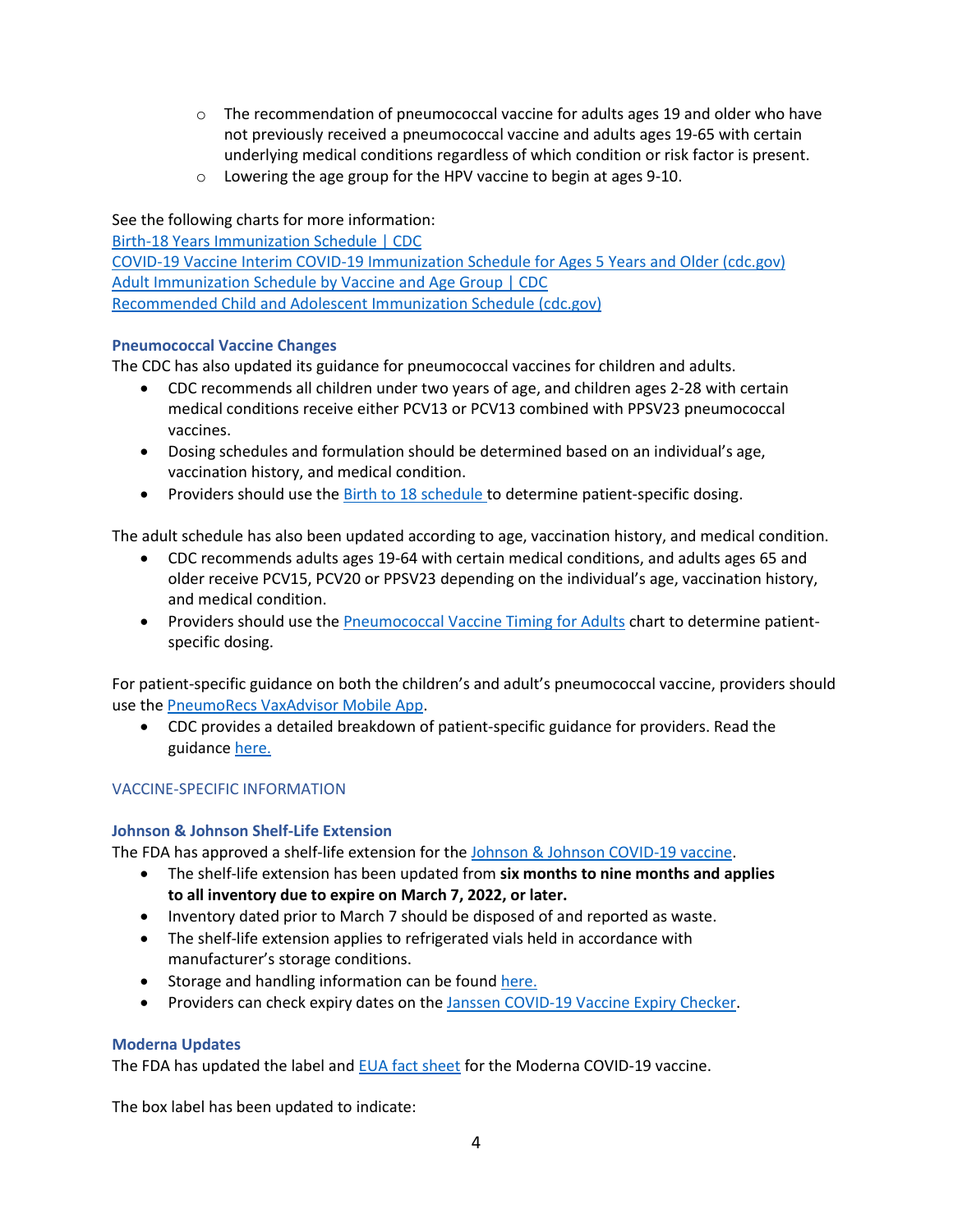- Total volume of the multi-dose vial.
- Dosing information on primary and booster shots are listed on the label.
- Maximum number of punctures per vial.
- The EUA Fact Sheet was updated to include information about the BLA approval of Spikevax.
- For more information, please refer to the [Administration](https://secure-web.cisco.com/1IWCpc4JX8yCG3PYwUVNpovdqeCkdJHYJbNjmIG_FOa_ERRTiB2fwSUBlxzzgw8RhRGothFQ_sovK9djl4E0zzSAtjYuysxFH276GOKhwD2_dy25iUwQx5Vn8VwgNzj9Qn2iNvt167mw6YABcsVyanmuMwS-YXEmAd89u1km5FdAHkuHcGPwlJ-Y3DV8dzbml8jArvw37FrE-gg9DngdcsKeGh6iNd1nl9kiDHIAlJb6TUmJUNDn8TU-xeyr4Yff7-Bouy2Qh-qIfnQ9LO8sH2cucG_oXsuPSkN9SfNftGOgR-i6D6GYqpm-Om0vxXkI5nu_W77gWfvVYZBDyHMtka-Z7zDviUoN_gkUovfWiCCX2nSz03MhgZf7YVAAwGVM-zyb72dxvKx1mdVIvG1JgFmin1CeSBYSFHgzgyXNuQV_5y7B53RfTyToiFlrk3a3M/https%3A%2F%2Fwww.cdc.gov%2Fvaccines%2Fcovid-19%2Finfo-by-product%2Fmoderna%2Findex.html) Overview for Moderna COVID-19 [Vaccine](https://secure-web.cisco.com/1IWCpc4JX8yCG3PYwUVNpovdqeCkdJHYJbNjmIG_FOa_ERRTiB2fwSUBlxzzgw8RhRGothFQ_sovK9djl4E0zzSAtjYuysxFH276GOKhwD2_dy25iUwQx5Vn8VwgNzj9Qn2iNvt167mw6YABcsVyanmuMwS-YXEmAd89u1km5FdAHkuHcGPwlJ-Y3DV8dzbml8jArvw37FrE-gg9DngdcsKeGh6iNd1nl9kiDHIAlJb6TUmJUNDn8TU-xeyr4Yff7-Bouy2Qh-qIfnQ9LO8sH2cucG_oXsuPSkN9SfNftGOgR-i6D6GYqpm-Om0vxXkI5nu_W77gWfvVYZBDyHMtka-Z7zDviUoN_gkUovfWiCCX2nSz03MhgZf7YVAAwGVM-zyb72dxvKx1mdVIvG1JgFmin1CeSBYSFHgzgyXNuQV_5y7B53RfTyToiFlrk3a3M/https%3A%2F%2Fwww.cdc.gov%2Fvaccines%2Fcovid-19%2Finfo-by-product%2Fmoderna%2Findex.html) | CDC.

#### <span id="page-4-0"></span>**Pfizer Shipping Data Loggers**

Pfizer will be transitioning their data loggers to an updated version.

- The new logger will be called SAGA Logger and will provide improved monitoring and reporting during shipment.
- A new LCD tracker display shows more detailed temperature information of the contents during transit.
- The SAGA Logger is larger and requires return shipping in the provided packaging.
- Providers will **receive an email reporting** the temperature during shipping. The email will record any breach in temperature protocol.
- For additional information, see the [Pfizer Webinar Series for Healthcare Providers.](https://www.pfizermedicalinformation.com/en-us/medical-updates)



# **Controlant SAGA Logger**

# <span id="page-4-1"></span>**Pfizer general storage reminders**

- Pfizer pediatric (Orange cap) and the Adult Tris (Gray cap) vaccines will be shipped on dry ice in smaller disposable shippers. Please note, the **smaller shipping containers for the Gray cap and Orange cap formulation cannot be utilized for storage.**
- The Orange cap and Gray cap vaccines must be placed in ultra-cold freezers or refrigerators upon receipt. **Do not store them in a standard freezer.**
- Provider sites must prepare for use of an ULT freezer or refrigerator with the Pfizer Tris formulations (Orange cap and Gray cap). View the product information [here.](https://www.cdc.gov/vaccines/covid-19/info-by-product/index.html)